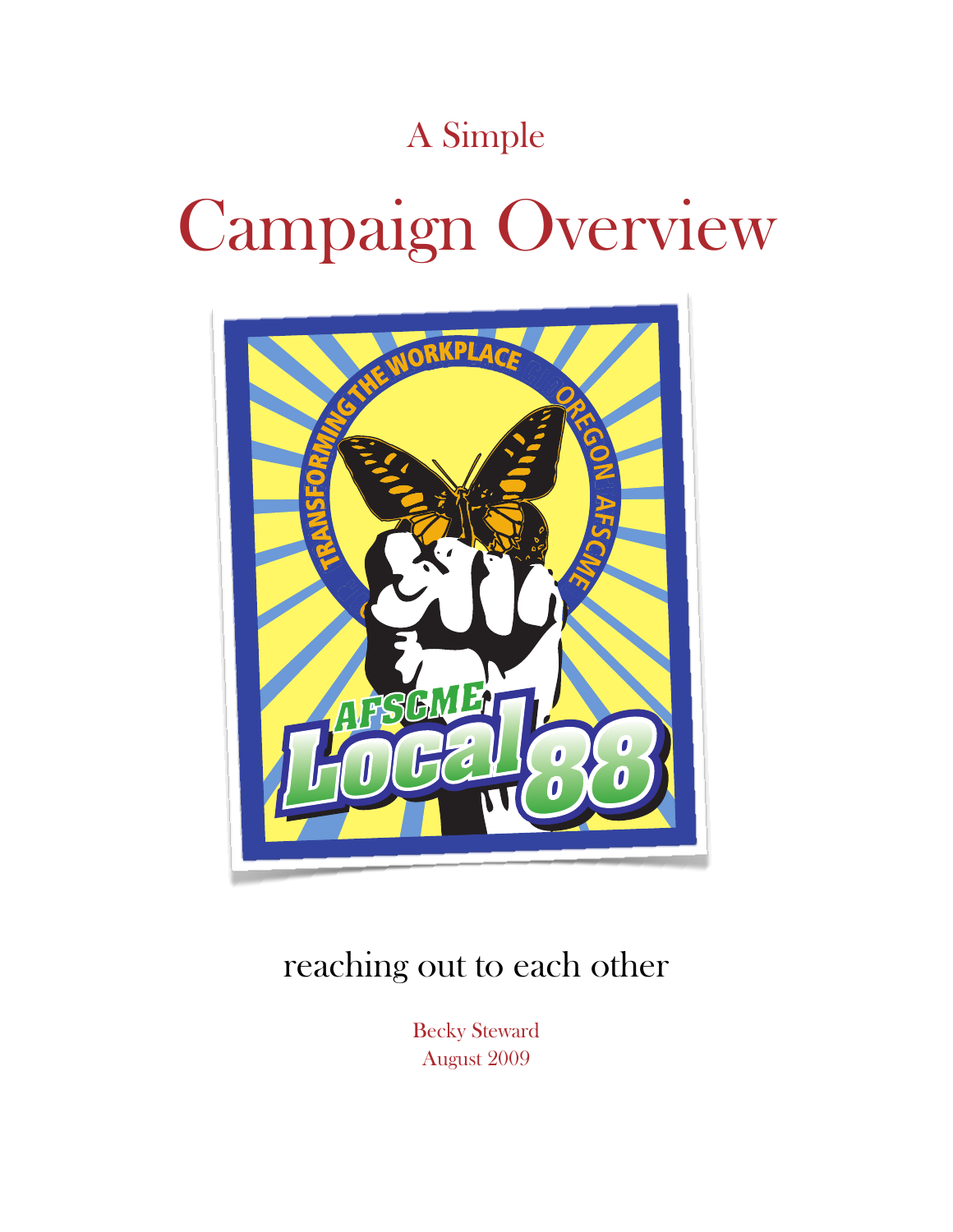### **Contents**

| Campaign Plan                       | 3 |
|-------------------------------------|---|
| <b>Budget</b>                       | 5 |
| Events                              | 6 |
| Literature, handouts, buttons, etc. | 6 |
| Volunteers                          | 7 |
| <b>GOTV</b>                         | 7 |
| Celebrate                           | 8 |
| Attachment - A                      | 9 |

Every two years we hold elections for officers and Executive Board Representatives who serve as the governing body for two year terms.

This is a brief guide going over some of the basics of operating a campaign for office. It is not intended to answer all the questions, but rather provide an outline for anyone who is considering running for office.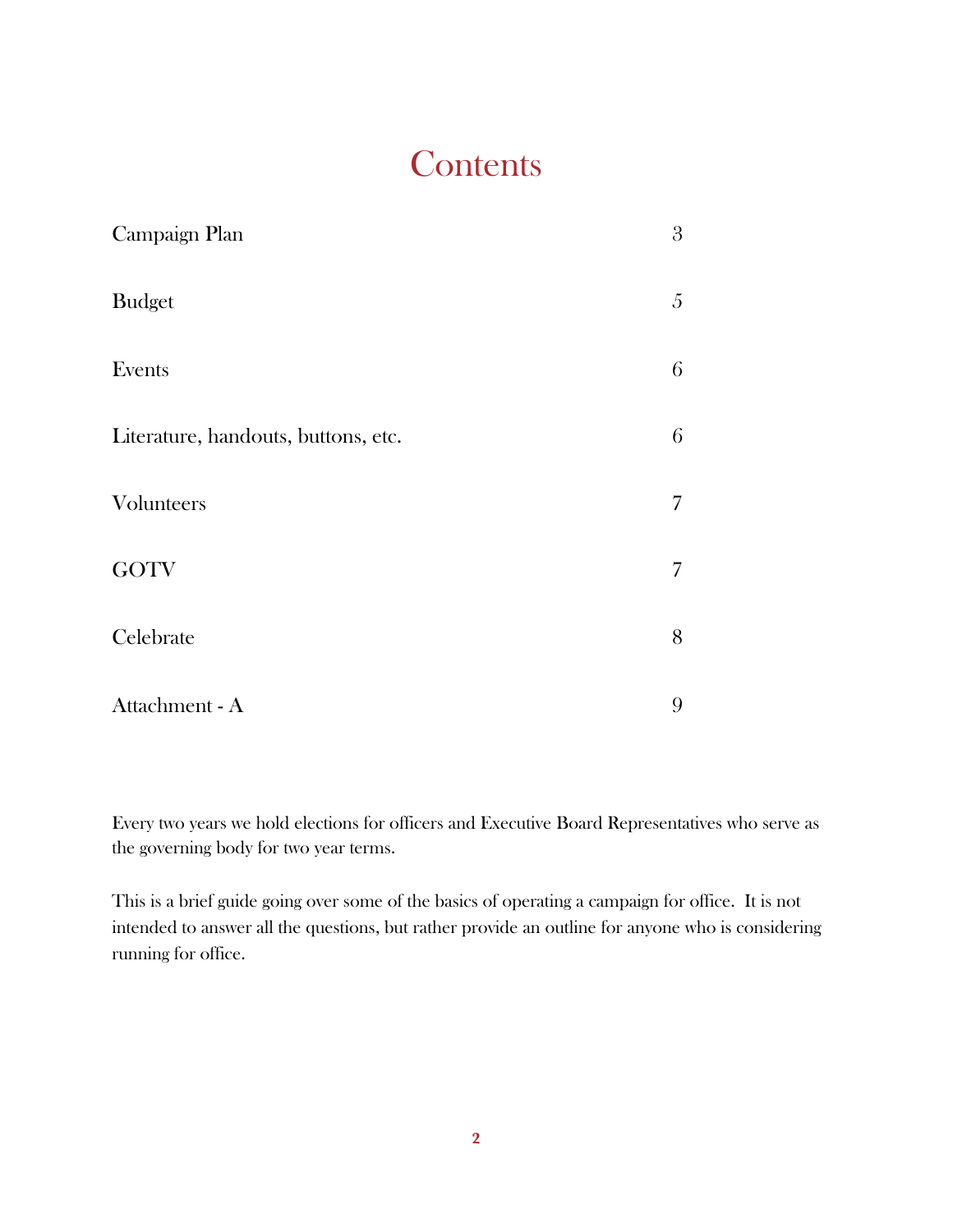## Campaign Plan

Start with preparing a campaign plan. This will act as a blueprint for the various other aspects of your campaign. Take the time to draft your specific approach to running for office. Somethings to include are listed below in no particular order.

#### THEME

What will the theme of your campaign be? The theme should be reflective of what you are wanting to accomplish if elected to office.

 For example: a theme might be "Fun at union meetings." If you have campaign points tie them back to your overall theme. Union work needs to include more fun. Meetings are boring, I will make them fun Having more fun together will help make us laugh more often

A slogan is can be a single phrase to use through out your campaign. It is a trademark that will help voters identify with you. Think of slogans you recall from political elections. What helped you recall the candidate you were interested in? "Change you can believe-in" or "Stay the course" or following the example above "party on"

#### TIMELINE

You will need to rough out a basic timeline, there is a limited number of days and events to participate in. Get a calendar out and look at the options. Do you have personal commitments during the campaign time. Mark them off so you can plan around them. Are you going to have campaign events? When, where, how often? Will you have regular meetings with your campaign team?

#### ANNOUNCEMENT

When will you announce you are running for office? Who will place your name in nomination? (You can place your own name in nomination) Will you have someone make a second? (It isn't required) This is an opportunity to create some excitement about your candidacy.

#### TECHNOLOGY

Will you have a web site for members to refer to? What about a Face-book page? Twitter? Phone bank? These are just some of the options to review when putting your campaign together.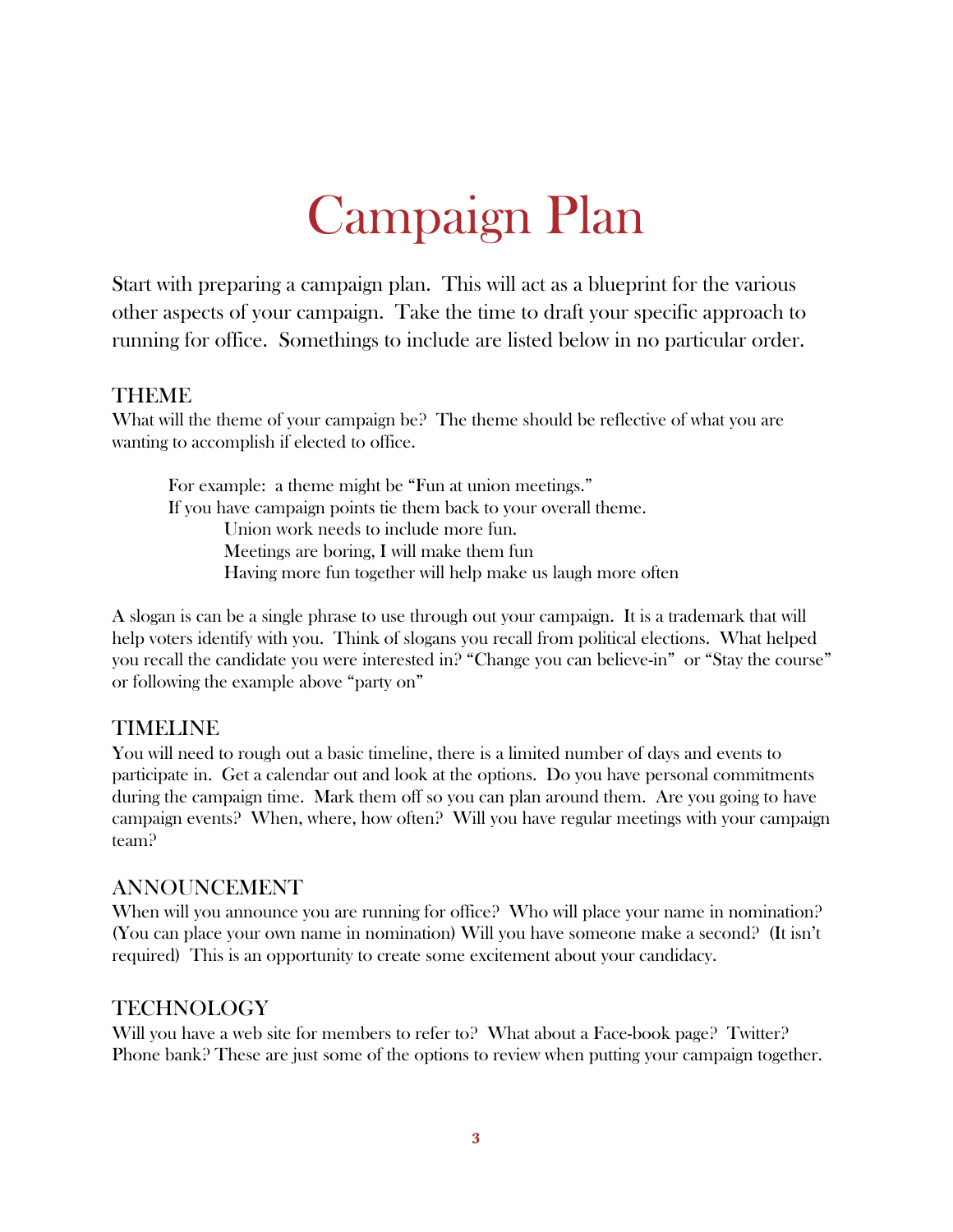### ELECTION HANDBOOK

The International has prepared an AFSCME Local Union Election Manual which explains the rules and regulations which need to be followed for local campaigns. This is done in part to support the 4th Member Bill of Rights which states,

"Members shall have the right to fair and democratic elections at all levels of the union. This includes due notice of nominations and elections, equal opportunity for competing candidates and proper election procedures constitutionally specified."

Take some time to review the handbook and make certain you are following the guidelines.

#### ROLES & RESPONSIBILITIES

When drafting your campaign plan, review the roles and responsibilities of the office you are seeking. They are listed in the Local 88 Constitution. These will be important to understand both from the aspect of doing the work once elected and from a campaign viewpoint. If you have questions about the role, please ask one of the current officers for information.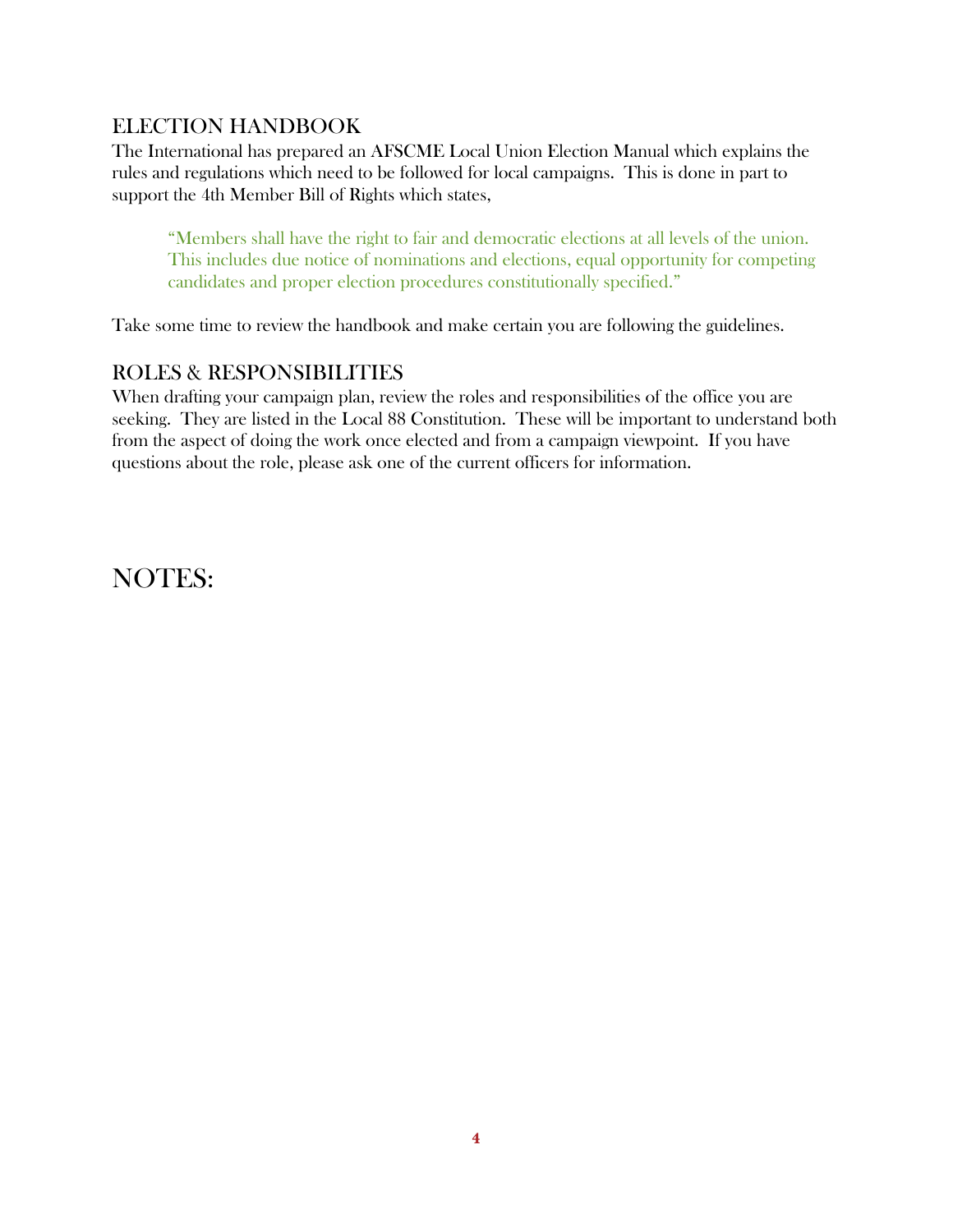## Budget

Question 1: how much money will you need to run your campaign? Question 2: how are you going to raise the money?

Question 1: This will be one of the many decisions to review when creating your campaign plan. What are the cost of fliers and other campaign material? Are you going to host events at work? Will there be an event cost? Are you going to send out any member mailings? There are transportation costs of getting to and from a location, also your phone bill may increase if you are using a mobile phone. As you prepare your campaign plan, you will be able to think through the various costs that may occur. Review what you would like to do and what you can realistically afford.

 For example: Having a swimming party for supporters may not be in the budget, but having a fun game at a brown bag worksite event may be a way to put some fun into the campaign.

Question 2: Where will you get the money to pay for your campaign? Do you have the personal resources to pay for the costs of your campaign? You may need to raise some money to assist with your budget. It is okay to ask for financial support. Five dollars from 10 people may be what is needed to print the fliers you want to hand out.

It does cost money to run a campaign, so take some time to work out your budget.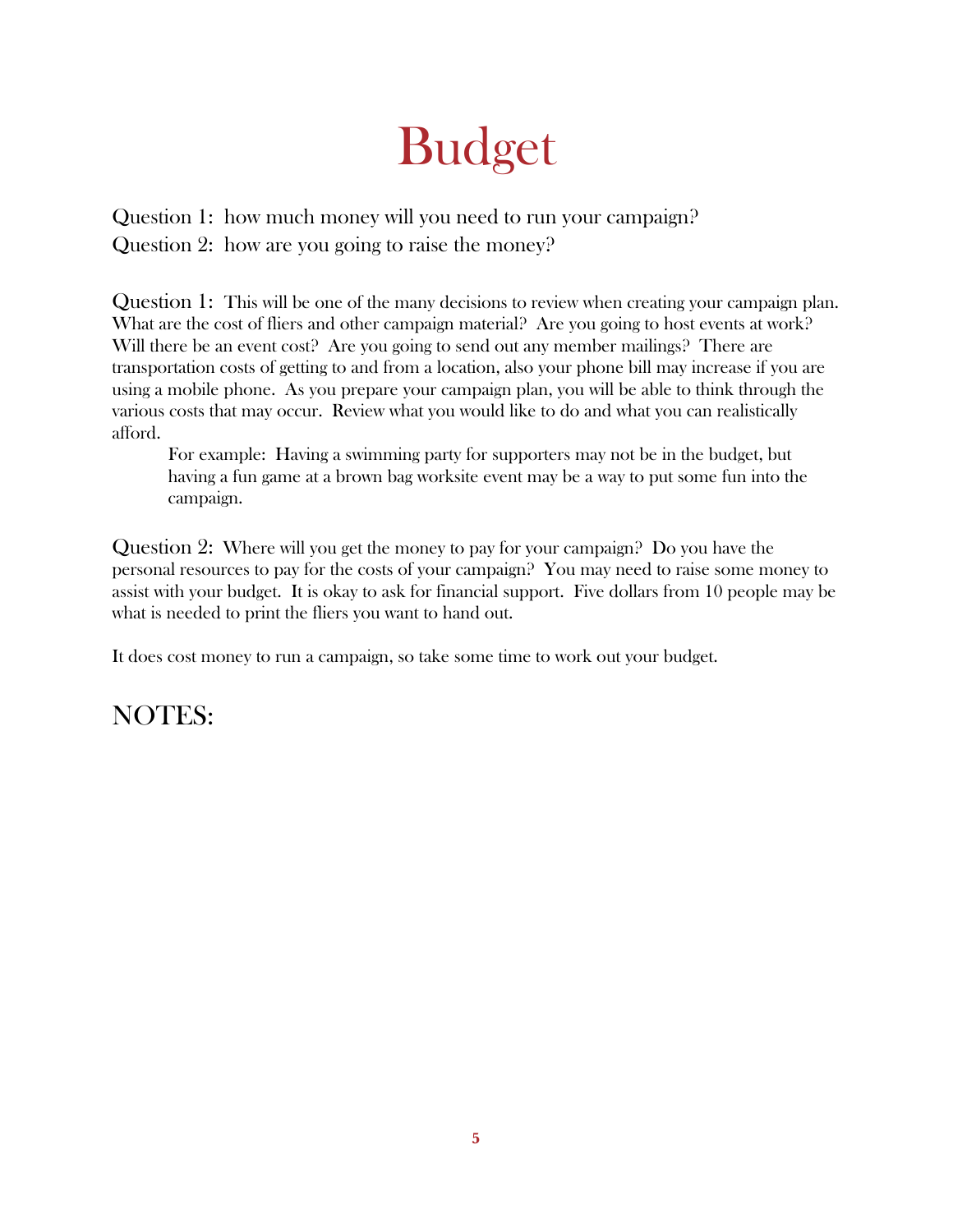### Events

One of the important ways to reach out to members/voters is to hold events. Events need to be held during lunch breaks or before/after work or during breaks. We need to follow the regular work rules for our employers and restrict events to non work time. Here is a list of possible events you may want to consider

- Handing out fliers to people arriving at work
- •Having a meet and greet coffee, time for co-workers to meet you as the candidate
- •Lunchtime debates with other candidates running for the same office
- •Phone bank sessions where supporters call their co-workers encouraging them to vote for you

## Literature, Handouts, etc.

Campaigns need fliers and handouts, buttons, bookmarks, something with information about you and your campaign. All material needs to have the same logo, colors, slogan, reference to you as a candidate. We all recognize the AFSCME swoosh & star that was launched in 2007 as it replaced the old logo. When watching a news report if I see that green logo I immediately know AFSCME is there. Similarly, if you select a couple of colors and a symbol or logo to include on all your material, members will start to associate you with the campaign material and when they see it other work sites they will think about you running for office.

Fliers can be handed out like political fliers, before and after work, during break and at lunch. They may be posted on Local 88 bulletin boards, left on tables in lunch rooms and handed out. The County will remove them if they are posted in public spaces, for example in the public elevators. If you have buttons or stickers with your logo - it is okay to ask supporters to wear them.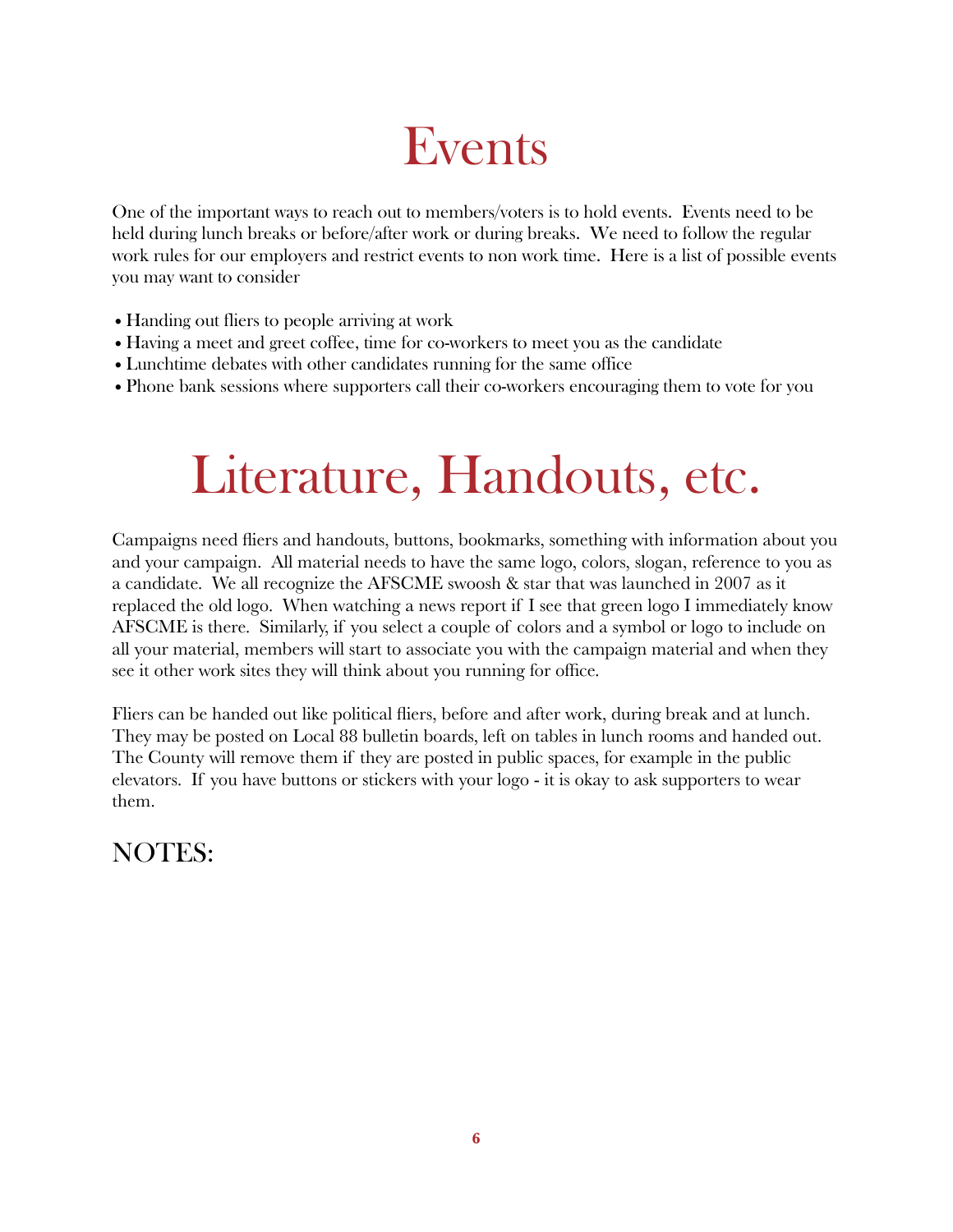### Volunteers

Every campaign needs volunteers. First recruit a campaign team to help. This may be anywhere from 2 to 6 friends/supporters to assist with your campaign plan. Meet with them regularly. During the first meeting review your campaign plan (you may want to meet even before you formally announce your candidacy). This group will have invaluable suggestions and ideas to assist with your campaign. At subsequent meetings review the current status of your campaign. Discuss challenges or problems you may have encountered. Make the meetings short an hour or so. Having working meals is a fun way to have these team meetings. Each member of your team may help with a specific area of your campaign or they may help with a specific event.

Recruit other volunteers to assist with getting the word out about your campaign. They may be able to help with only one item; but getting supporters to assist helps with getting others to be involved.

## GOTV

GET OUT THE VOTE (GOTV) this is a critical step for a successful campaign. It is all good in getting supporters to understand your theme and campaign; however, if they do not vote, it doesn't count. With our election process, we have some limited ways to get voters into the polling location. Encourage car pooling; friends taking friends over to vote. Have those who voted wear a sticker; 'I voted today, have you?' or 'Polls open until 7:00pm.' There are lots of slogans you may select. In political elections, phone banks are used to encourage voters to cast their ballot. You may want to have a phone bank.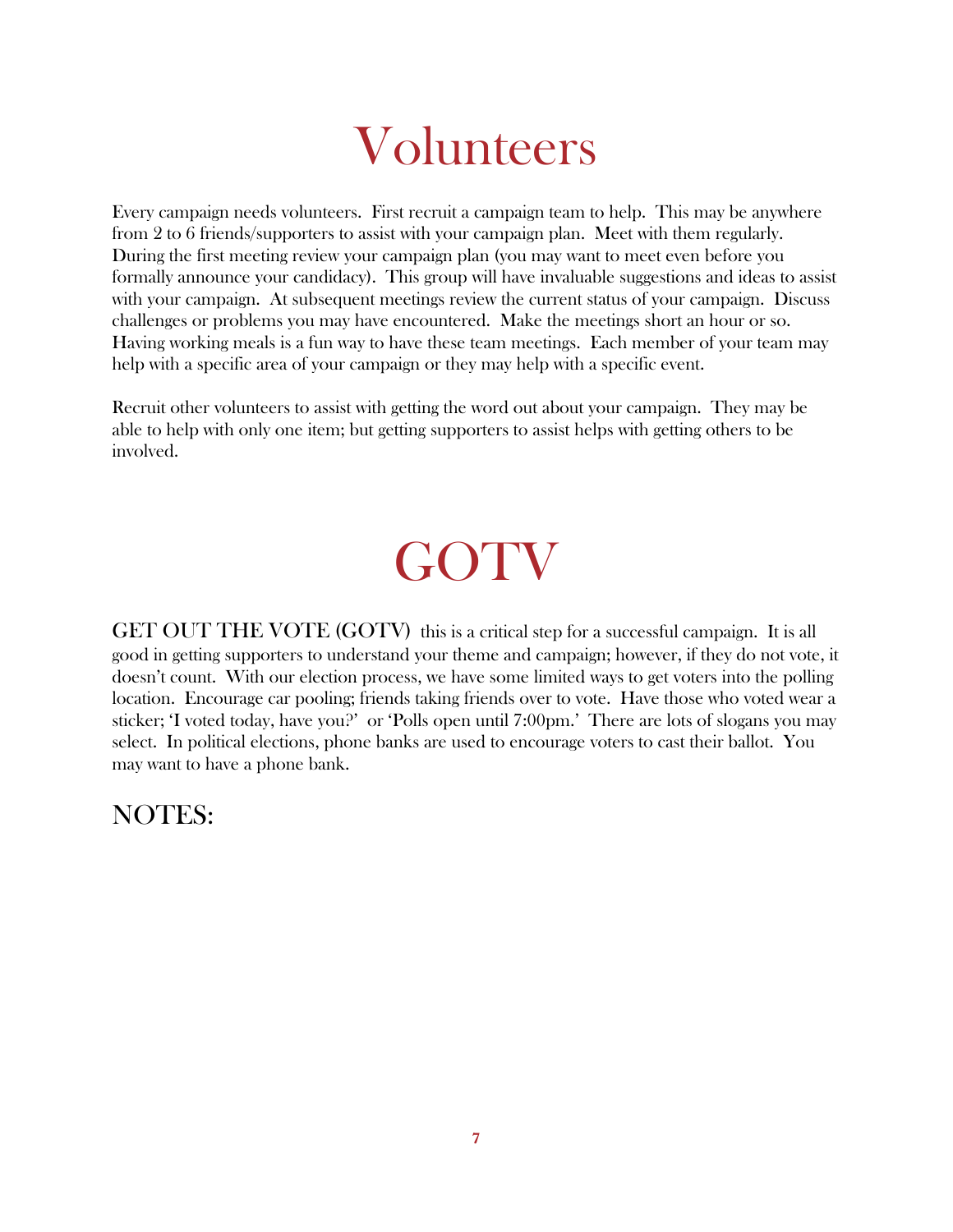### **Celebrate**

Include in your campaign plan time to celebrate, regardless of the outcome, after the election is over. There will still be lots of work to do for Local 88; we need everyone to help with being a strong local. Regardless of the outcome congratulate yourself for having participated in one of the fundamental functions of democratic trade unionism - open elections.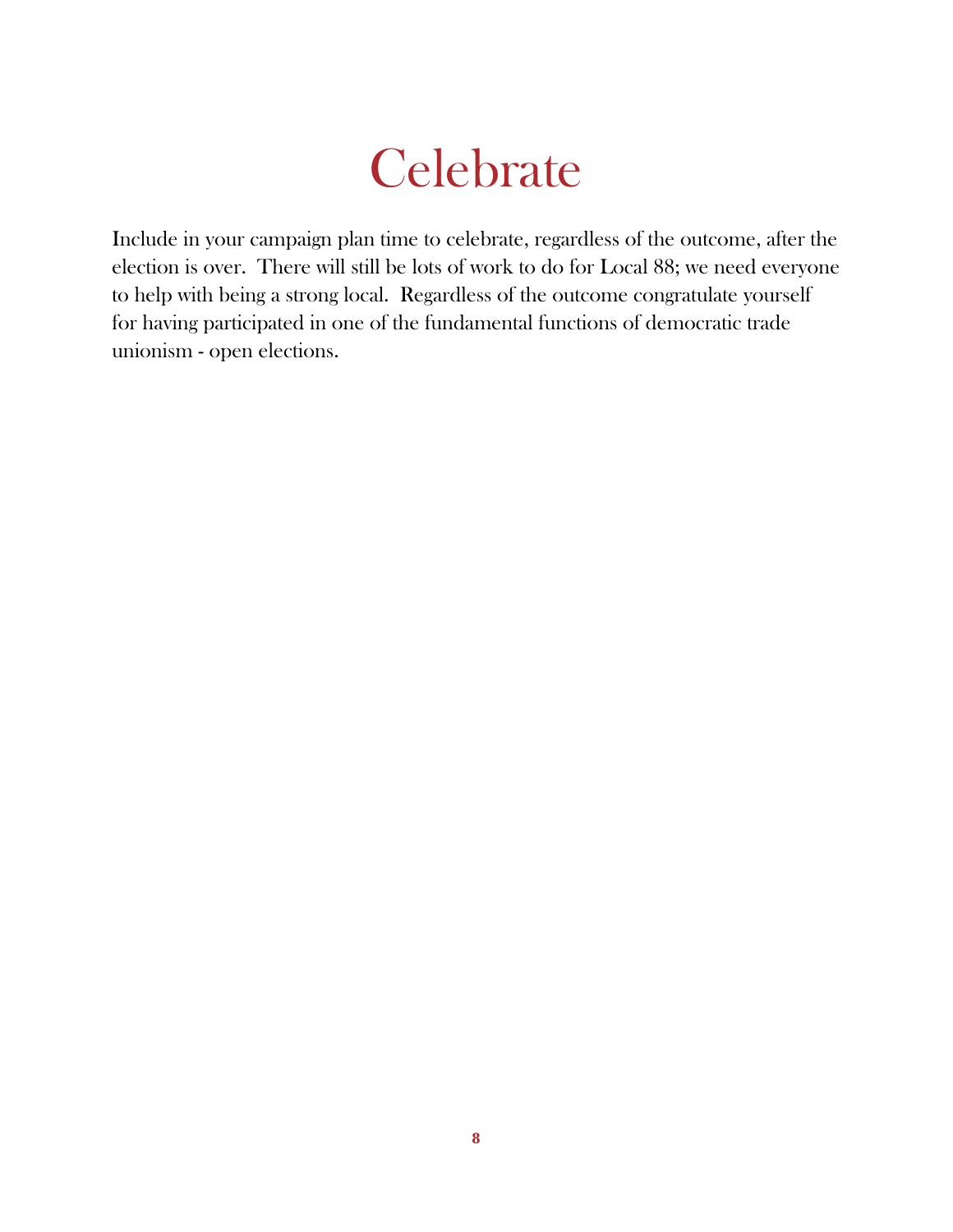### Attachment "A"

### Roles for Elected Positions - (from Local 88 Constitution)

### **President (2 year term)**

- a) be the official spokesperson for Local 88 for all matters unless he/she appoints a designee.
- b) preside at all meetings of the local union and the executive board.
- c) be a member of all committees except election committee..
- d) countersign all checks drawn against the funds of the local.
- e) appoint all Chairs of standing committees and all special committees of the local, subject to the approval of the executive board.
- f) appoint or terminate all shop stewards, chief stewards, the Member Action Team (MAT) Coordinator, the Webmaster, and the Northwest Labor Press Newsletter Coordinator for the local, with the approval of the executive board.
- g) report at each General Membership meeting the progress and standing of the local and regarding the president's official acts.
- h) serve as delegate to all AFSCME and AFL-CIO conventions.

### **Vice President (2 year term)**

- a) assist the president in the work of the president's office.
- b) in the absence of the president or in the president's inability to serve, preside at all meetings and perform all duties otherwise performed by the president.
- c) be authorized to act as co-signer of checks drawn on the local funds in place of either the president or the secretary-treasurer.
- d) Serve as Chair of the Political Action Committee.
- e) serve as delegate to all AFSCME and AFL-CIO conventions.

### **Treasurer (2 year term)**

- a) receive and receipt for all monies of the local union.
- b) deposit all money so received in the name of the local union in a bank or banks selected by the executive board, and money so deposited shall be withdrawn only by check signed by two of the following officers: president, vice-president, treasurer, or secretary.
- c) prepare and sign checks for such purposes as are required by the constitution or are authorized by the membership or the executive board.
- d) prepare and submit a monthly financial report to the executive board.
- e) shall serve as Vice-Chair of the Budget Committee.
- f) keep an accurate record of receipts and disbursements and shall, once each month, submit to the membership a monthly operating statement of the financial transactions of the local for the previous month.
- g) act as custodian for all properties of the local union.
- h) give a surety bond for an amount to be fixed by the executive board of the local union, at the expense of the local union and through the International Union.
- i) see that any financial reports required by the International Union Constitution to be submitted to the International Union are submitted in accordance with the International Union Constitution.
- j) prepare all U.S. Department of Labor reports as required.
- k) serve as delegate to all AFSCME and AFL-CIO conventions.

### **Secretary (2 year term)**

a) keep a record of the proceedings of all membership meetings and of all executive